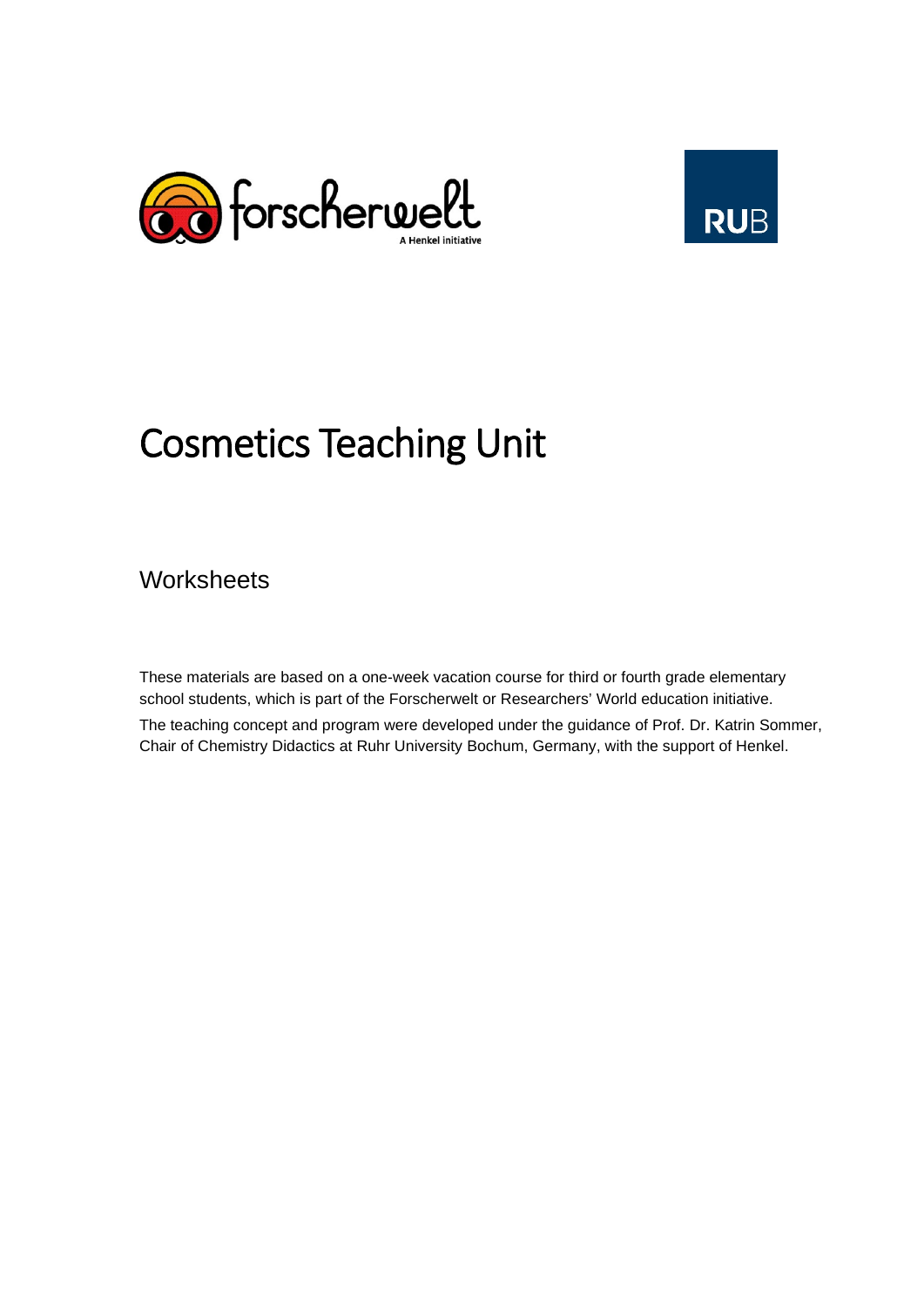



# Symbols used



**Question to be investigated**



**Assumption**



#### **Experiment instructions**



**Record your observations** 



**Results**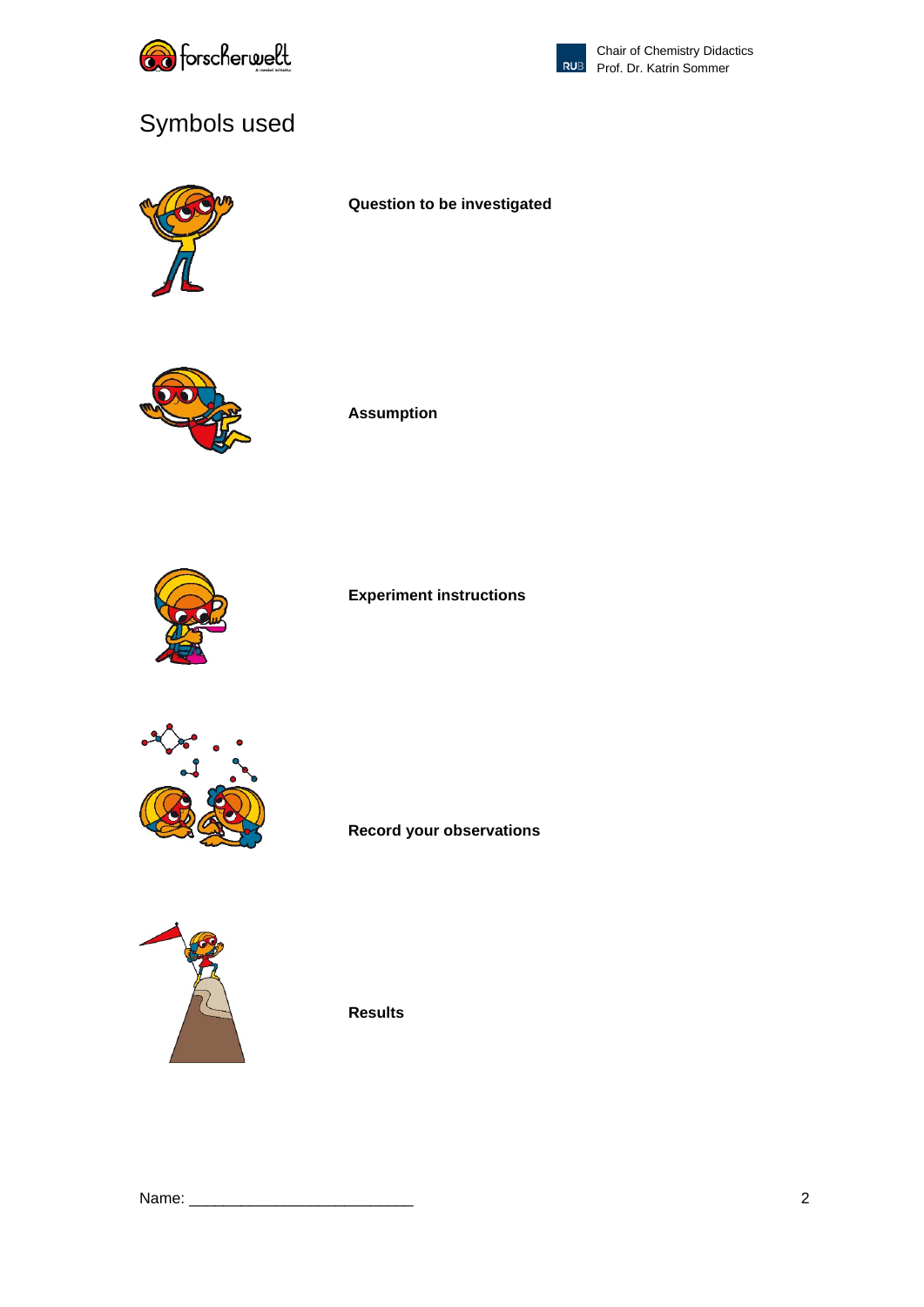



# Detecting the presence of acids

Worksheet 1

Healthy teeth are attractive  $\odot$ 

Bad teeth don't just look bad; they can also cause other diseases.

Taking good care of your teeth protects your health – and gives you a dazzling smile!



#### **What causes bad teeth? Sugar?**

No – not the sugar itself. Small organisms in our mouth, bacteria, turn sugar into acid. The acid attacks our teeth and leads to tooth decay, also called caries, if we don't clean our teeth well with toothpaste.

### **But how can you see if a liquid is acidic?**

 $\rightarrow$  Today you learn how to investigate how acidic a liquid is.

#### **Detecting the presence of acids**



- 1. Write the names of the liquids to be tested on the test tubes.
- 2. Guess which liquid is the most acidic, second most acidic, etc. and write down the order here:

 $1.$ 2.\_\_\_\_\_\_\_\_\_\_\_\_\_\_\_\_\_\_\_\_\_\_\_\_ 3.\_\_\_\_\_\_\_\_\_\_\_\_\_\_\_\_\_\_\_\_\_\_\_\_ 4.\_\_\_\_\_\_\_\_\_\_\_\_\_\_\_\_\_\_\_\_\_\_\_\_  $\begin{array}{c} \hline \texttt{5}.\quad \texttt{2} & \texttt{3} & \texttt{4} & \texttt{5} \\ \hline \end{array}$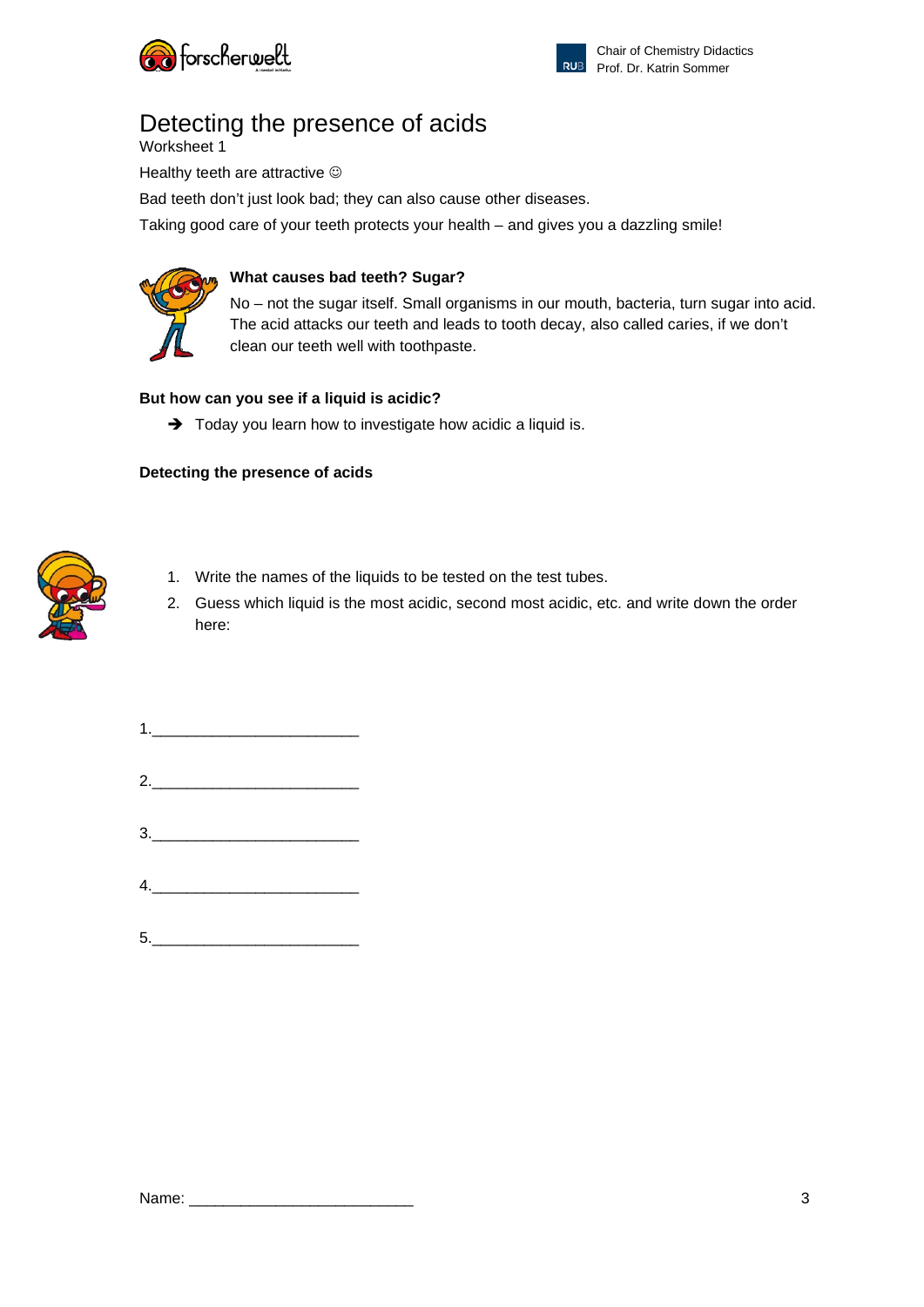



- 3. Put about a three-finger width of each liquid into a test tube.
- 4. Insert the names of the liquids in the table below.
- 5. Using tweezers, hold an indicator paper in each sample and make a note of the color and assigned number on the box of the indicator paper container.
- 6. Tick the boxes in the table accordingly.

|        |   | Very acidic --------------------------------- |   |   | -neutral |  |
|--------|---|-----------------------------------------------|---|---|----------|--|
| liquid | 2 | З                                             | 4 | 5 | 6        |  |
|        |   |                                               |   |   |          |  |
|        |   |                                               |   |   |          |  |
|        |   |                                               |   |   |          |  |
|        |   |                                               |   |   |          |  |
|        |   |                                               |   |   |          |  |

Results:

Order the liquids according their acidity:

| $\begin{array}{c} \n 1. & \quad \text{if} \quad \text{if} \quad \text{if} \quad \text{if} \quad \text{if} \quad \text{if} \quad \text{if} \quad \text{if} \quad \text{if} \quad \text{if} \quad \text{if} \quad \text{if} \quad \text{if} \quad \text{if} \quad \text{if} \quad \text{if} \quad \text{if} \quad \text{if} \quad \text{if} \quad \text{if} \quad \text{if} \quad \text{if} \quad \text{if} \quad \text{if} \quad \text{if} \quad \text{if} \quad \text{if} \quad \text{if} \quad \text{if} \quad \text$ |  |  |
|------------------------------------------------------------------------------------------------------------------------------------------------------------------------------------------------------------------------------------------------------------------------------------------------------------------------------------------------------------------------------------------------------------------------------------------------------------------------------------------------------------------------|--|--|
|                                                                                                                                                                                                                                                                                                                                                                                                                                                                                                                        |  |  |
| 2.                                                                                                                                                                                                                                                                                                                                                                                                                                                                                                                     |  |  |
|                                                                                                                                                                                                                                                                                                                                                                                                                                                                                                                        |  |  |
| $\begin{array}{c}\n3.\n\end{array}$                                                                                                                                                                                                                                                                                                                                                                                                                                                                                    |  |  |
|                                                                                                                                                                                                                                                                                                                                                                                                                                                                                                                        |  |  |
| 4.                                                                                                                                                                                                                                                                                                                                                                                                                                                                                                                     |  |  |
|                                                                                                                                                                                                                                                                                                                                                                                                                                                                                                                        |  |  |
| $\begin{array}{c c c c c} \hline \rule{0pt}{2ex}5. & \rule{0pt}{2ex} \multicolumn{3}{2}{\textbf{\textcolor{blue}{\bf{5}}}}. \end{array}$                                                                                                                                                                                                                                                                                                                                                                               |  |  |
|                                                                                                                                                                                                                                                                                                                                                                                                                                                                                                                        |  |  |



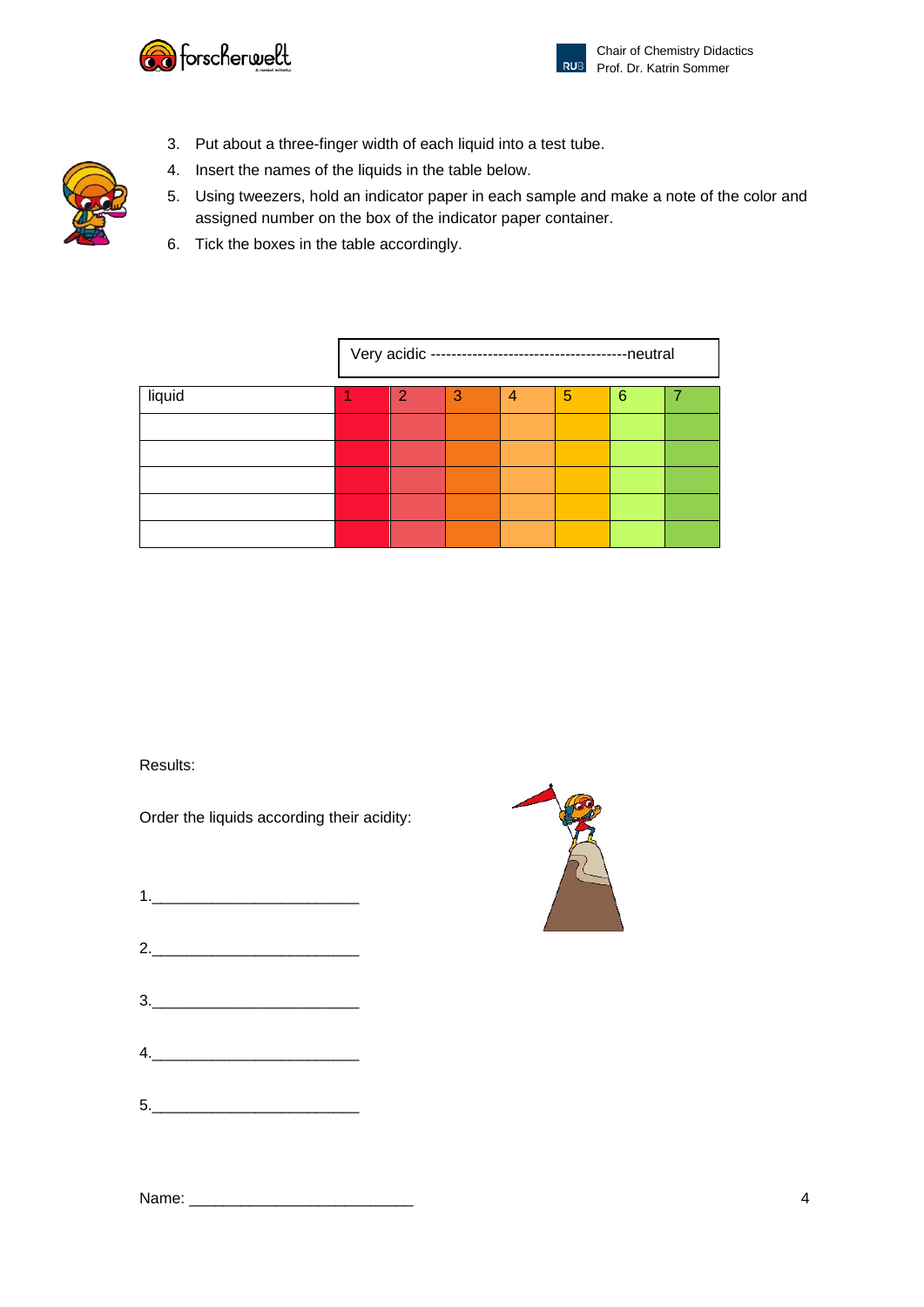



# Effect of acid

Worksheet 2

We will be using eggshells as our model substance for teeth. Just like eggshells, teeth contain calcium compounds. These calcium compounds are attacked by acids.



**What effect does acid have on the eggshell?**



Work with your partner.

- 1. Weigh your eggshell and make a note of its weight. (A) \_\_\_\_\_\_\_\_\_\_\_\_\_\_\_\_ g (oz.).
- 2. Put the eggshell into a small beaker and add enough household vinegar to cover the eggshell completely. Wait for 15 minutes.
- 3. Carefully dry the eggshell off before drying it with a hairdryer and then weigh it again: (B)\_\_\_\_\_\_\_\_\_\_\_\_\_ g (oz.)
- 4. Calculate the difference between the first and second times that you weighed the eggshell. TIP: To find the difference, you need to subtract one number from another.
- 5.  $(A)$  g (oz.)  $(B)$  g (oz.) = \_\_\_\_\_\_\_\_\_ g (oz.)

\_\_\_\_\_\_\_\_\_\_\_\_\_\_\_\_\_\_\_\_\_\_\_\_\_\_\_\_\_\_\_\_\_\_\_\_\_\_\_\_\_\_\_\_\_\_\_\_\_\_\_\_\_\_\_\_\_\_\_\_\_\_

\_\_\_\_\_\_\_\_\_\_\_\_\_\_\_\_\_\_\_\_\_\_\_\_\_\_\_\_\_\_\_\_\_\_\_\_\_\_\_\_\_\_\_\_\_\_\_\_\_\_\_\_\_\_\_\_\_\_\_\_\_\_

\_\_\_\_\_\_\_\_\_\_\_\_\_\_\_\_\_\_\_\_\_\_\_\_\_\_\_\_\_\_\_\_\_\_\_\_\_\_\_\_\_\_\_\_\_\_\_\_\_\_\_\_\_\_\_\_\_\_\_\_\_\_

Write down what the acid does to the eggshell:



Name: \_\_\_\_\_\_\_\_\_\_\_\_\_\_\_\_\_\_\_\_\_\_\_\_\_\_ 5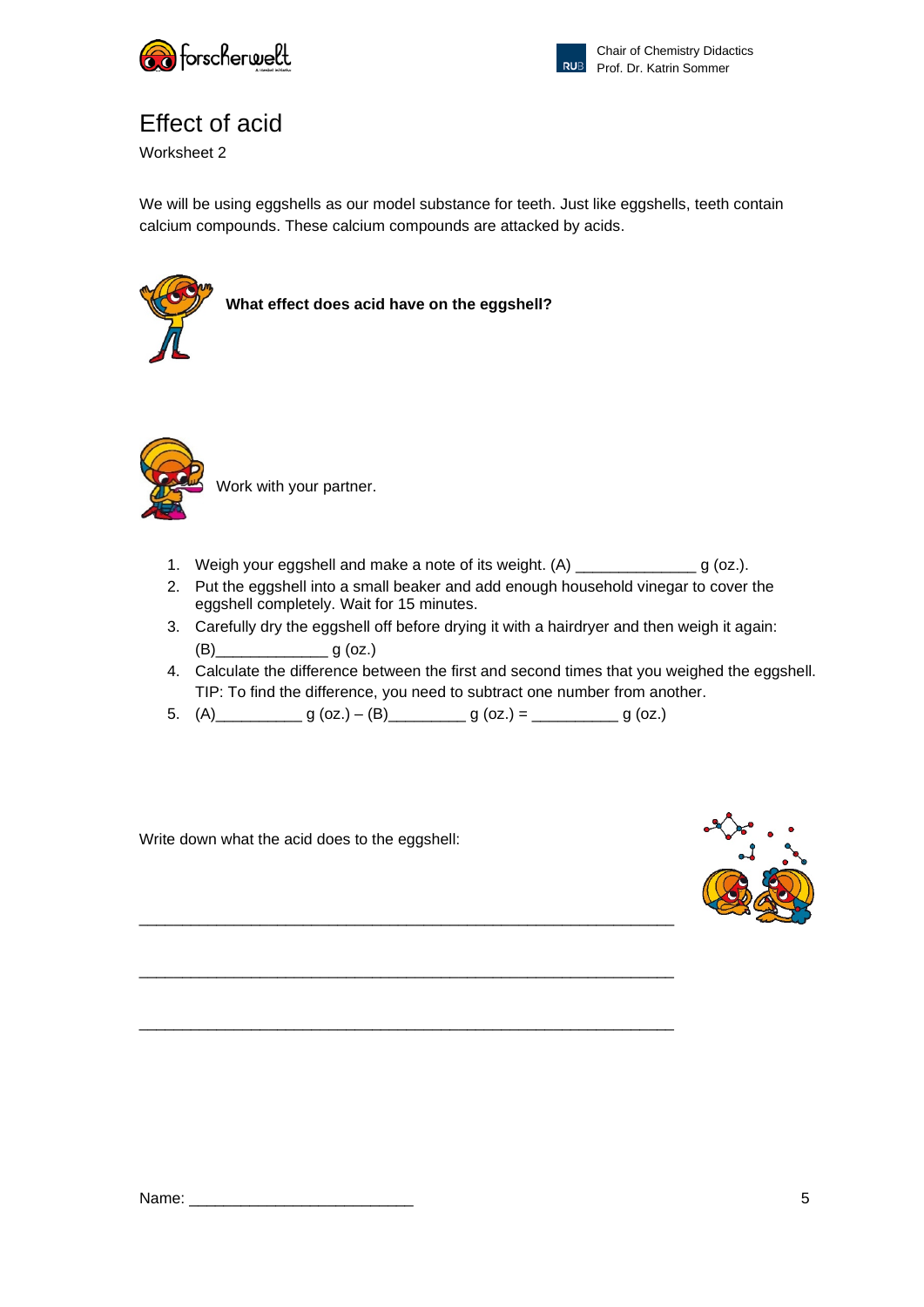



# Protecting our teeth with toothpaste

Worksheet 3



Work with your partner to devise an experiment using the model substance that you have been introduced to. You can use toothpaste, vinegar and beakers for your experiment. Write down the procedure for your experiment here:



To help you, here is a default solution:



- 1. Divide your eggshell into two halves by drawing a line in the center.
- 2. Rub toothpaste into one side and wait for three minutes.
- 3. Carefully remove the toothpaste with a piece of paper towel.
- 4. Put the egg carefully into the beaker and add enough vinegar to completely cover the eggshell.

| Name:<br>______ |  |
|-----------------|--|
|                 |  |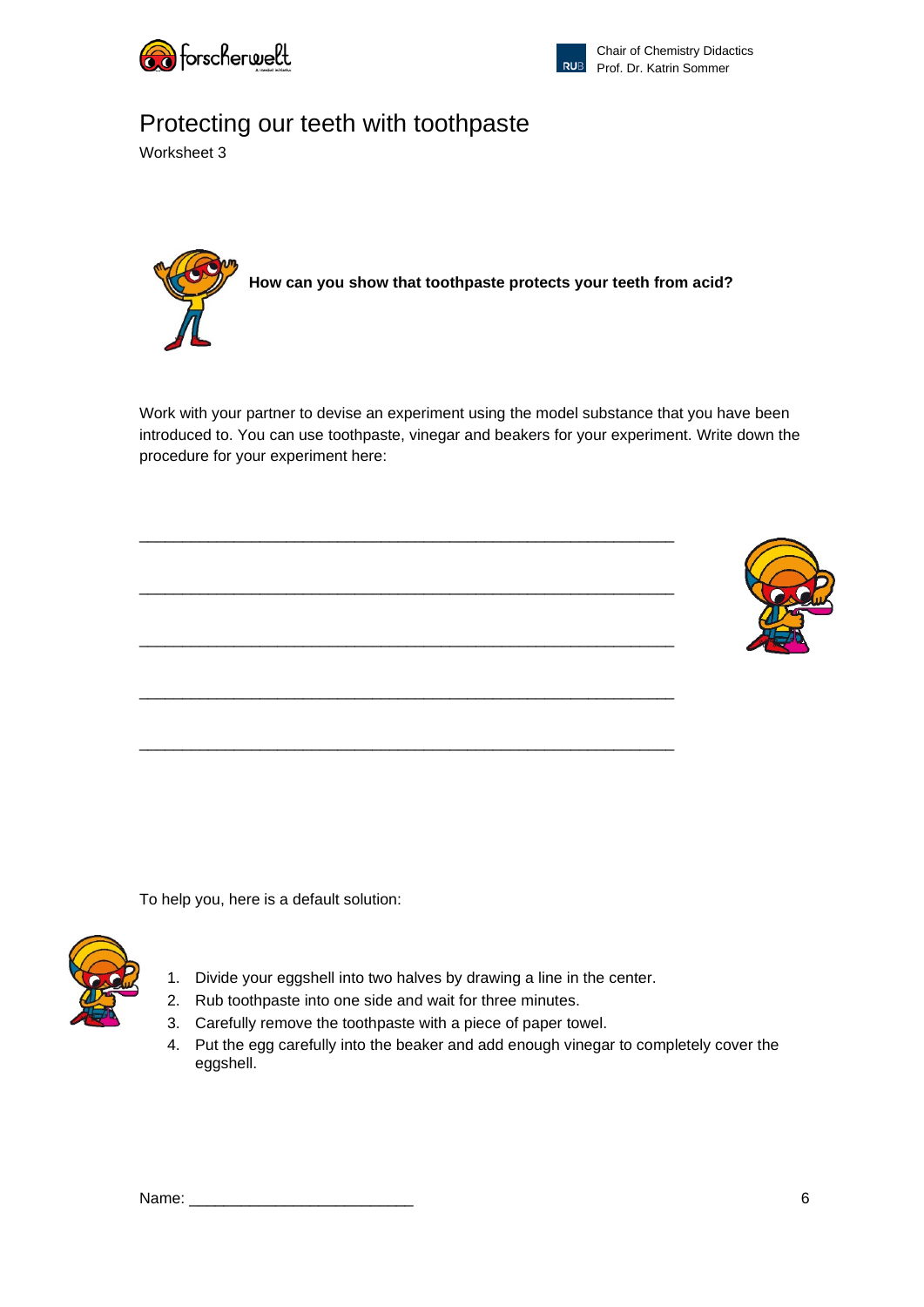



### Cleaning agents in toothpaste

Worksheet 4

Toothpastes contain a substance known as fluoride. Fluoride protects the surface of your teeth from acid. Toothpaste also contains other substances that help to clean your teeth when you brush them.



**Which substances in toothpaste help to remove food and plaque from your teeth?**



Investigate whether you can use toothpaste, table salt, lime (calcium carbonate) or detergent to clean a coin.

Work in a group of four. Each student receives a different "cleaning agent."

- 1. Put a small amount of your cleaning agent onto a damp cloth and rub it onto the coin for 10 minutes.
- 2. Compare your coin with the coins cleaned by the others in your group.
- 3. What cleaned the coins best and what wasn't as good?
- 4. Make a note of the order:
	- 1) \_\_\_\_\_\_\_\_\_\_\_\_\_\_\_\_\_\_
	- 2) \_\_\_\_\_\_\_\_\_\_\_\_\_\_\_\_\_\_
	- $3)$
	- 4) \_\_\_\_\_\_\_\_\_\_\_\_\_\_\_\_\_\_

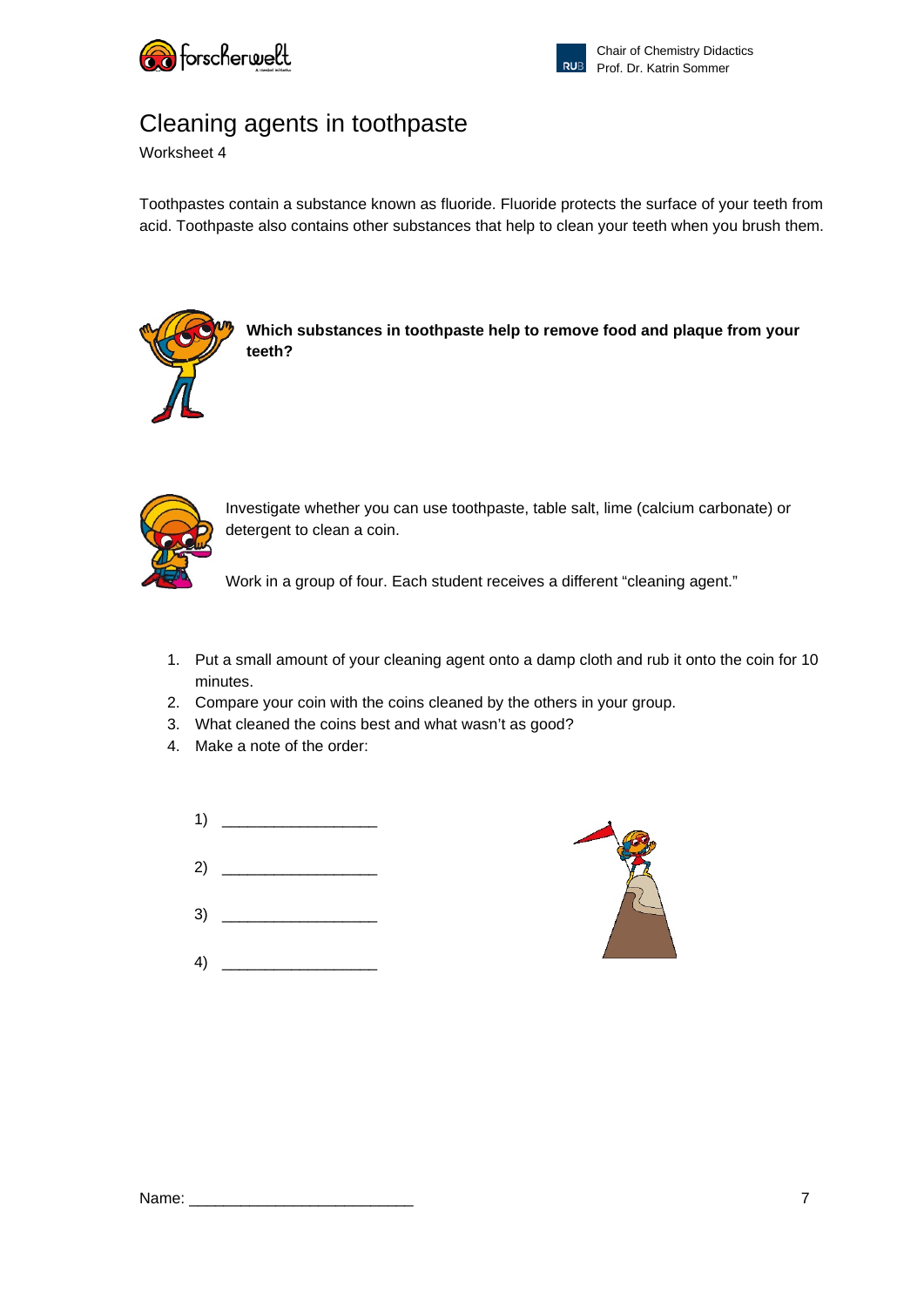



### Determining the surface area of the skin

Worksheet 5



**The skin is a very large organ of the human body. But exactly how large is the surface area of the skin?**



To determine the surface area of our skin, a test subject is wrapped in toilet paper.

- 1. The test subject first puts their left foot on the start of the toilet paper. Carefully wrap the toilet paper around their left leg up to their hips and then back down their right leg. Tear off the toilet paper and put the end under their right foot.
- 2. Fasten the new start of the toilet paper to the test subject's pants using masking tape and wrap the toilet paper up to their chest. At one shoulder, wrap the toilet paper down one arm until you reach the hand. Then tear off the toilet paper again. The test subject holds the end of the toilet paper with their hand.
- 3. Put the new start of the toilet paper in the test subject's other hand. Wrap it up their other arm and around their shoulders and neck until you reach their head. Be very careful when you are wrapping the shoulders and head as the toilet paper tears easily here.
- 4. Now carefully remove the toilet paper.
- 5. Lay out the toilet paper on the prepared squares.





One square is as large as one square meter (12 square feet). How many square meters (or square feet) of skin does your test subject have?

m² (sq. ft.)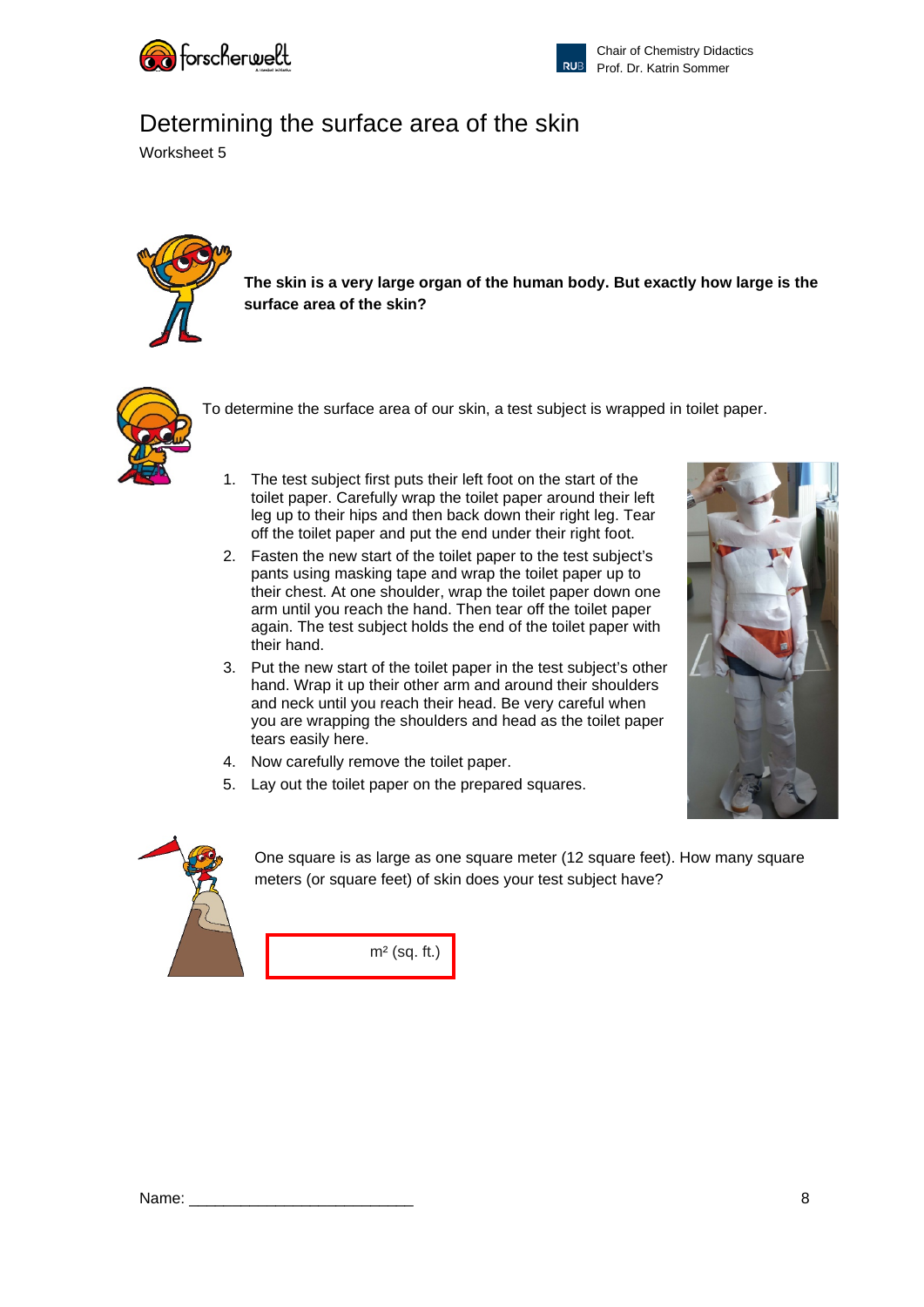



### The effect of cream

Worksheet 6

Have your parents ever applied cream to your face even though you didn't want them to? And have you ever wondered why?



Work with your partner.

- 1. The test subject washes both hands thoroughly with soap.
- 2. Pull a rubber hair band over the test subject's right and left wrists (one on each wrist).
- 3. Apply some petroleum jelly (e.g. Vaseline) to the test subject's right hand. Do not apply anything to their left hand.
- 4. Put both hands into freezer bags and seal the bags with the hair bands so that no air can get in. Make sure that as little cream as possible gets onto the freezer bag.
- 5. Observe the test subject's hands for five minutes and compare them. What happens to the freezer bags?

\_\_\_\_\_\_\_\_\_\_\_\_\_\_\_\_\_\_\_\_\_\_\_\_\_\_\_\_\_\_\_\_\_\_\_\_\_\_\_\_\_\_\_\_\_\_\_\_\_\_\_\_\_\_\_\_\_\_\_\_\_\_\_\_\_\_\_

\_\_\_\_\_\_\_\_\_\_\_\_\_\_\_\_\_\_\_\_\_\_\_\_\_\_\_\_\_\_\_\_\_\_\_\_\_\_\_\_\_\_\_\_\_\_\_\_\_\_\_\_\_\_\_\_\_\_\_\_\_\_\_\_\_\_\_

\_\_\_\_\_\_\_\_\_\_\_\_\_\_\_\_\_\_\_\_\_\_\_\_\_\_\_\_\_\_\_\_\_\_\_\_\_\_\_\_\_\_\_\_\_\_\_\_\_\_\_\_\_\_\_\_\_\_\_\_\_\_\_\_\_\_\_

\_\_\_\_\_\_\_\_\_\_\_\_\_\_\_\_\_\_\_\_\_\_\_\_\_\_\_\_\_\_\_\_\_\_\_\_\_\_\_\_\_\_\_\_\_\_\_\_\_\_\_\_\_\_\_\_\_\_\_\_\_\_\_\_\_\_\_

What do you see?

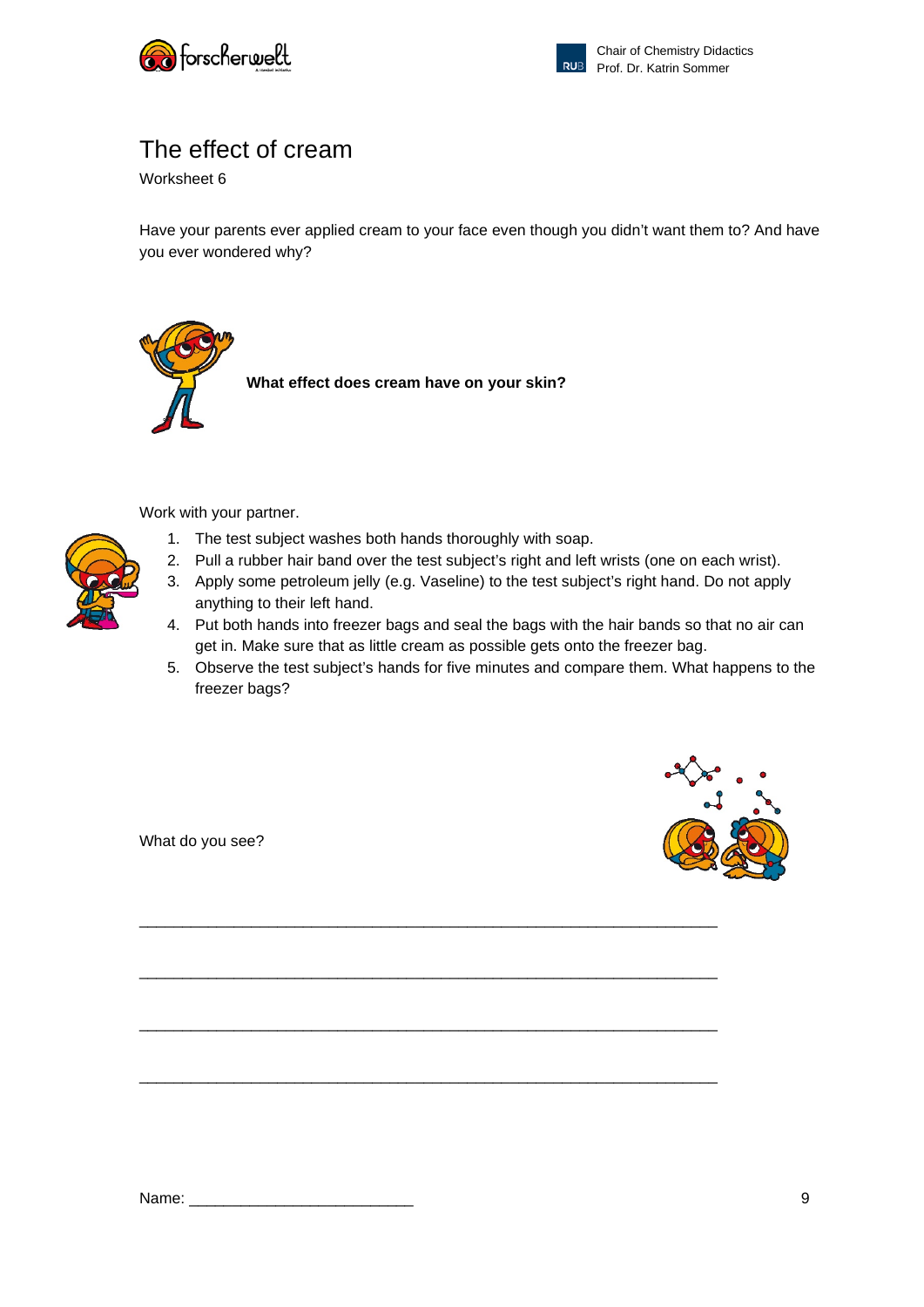

# Investigating the properties of water and oil

Worksheet 7

A cream contains water and oil. These substances make our skin smooth and elastic, and protect it from drying out. But what happens when we mix oil and water?



**Which of the following liquids can be mixed together: sunflower oil, paraffin oil, olive oil and water?**

Work with your partner.

- 1. Label six test tubes with the numbers 1 through 6.
- 2. Conduct experiment 1 as in the table below:
	- a. Pour about 1 cm  $(½$  inch) of liquid 1 into the test tube.
	- b. Add exactly the same amount of liquid 2 and carefully seal the test tube with a stopper.
	- c. Shake the liquids well and wait for about 3 minutes.
	- d. Check the boxes in the table to show whether or not the liquids can be mixed together.
- 3. Conduct experiments 2 through 6 in exactly the same way.

| <b>Experiment</b><br># | <b>Liquid 1</b> | <b>Liquid 2</b> | Can be<br>mixed | <b>Cannot</b> be<br>mixed |
|------------------------|-----------------|-----------------|-----------------|---------------------------|
| 1                      | Water           | Sunflower oil   |                 |                           |
| $\mathbf{2}$           | Water           | Olive oil       |                 |                           |
| 3                      | Water           | Paraffin oil    |                 |                           |
| 4                      | Sunflower oil   | Olive oil       |                 |                           |
| 5                      | Sunflower oil   | Paraffin oil    |                 |                           |
| 6                      | Olive oil       | Paraffin oil    |                 |                           |



Name: \_\_\_\_\_\_\_\_\_\_\_\_\_\_\_\_\_\_\_\_\_\_\_\_\_\_ 10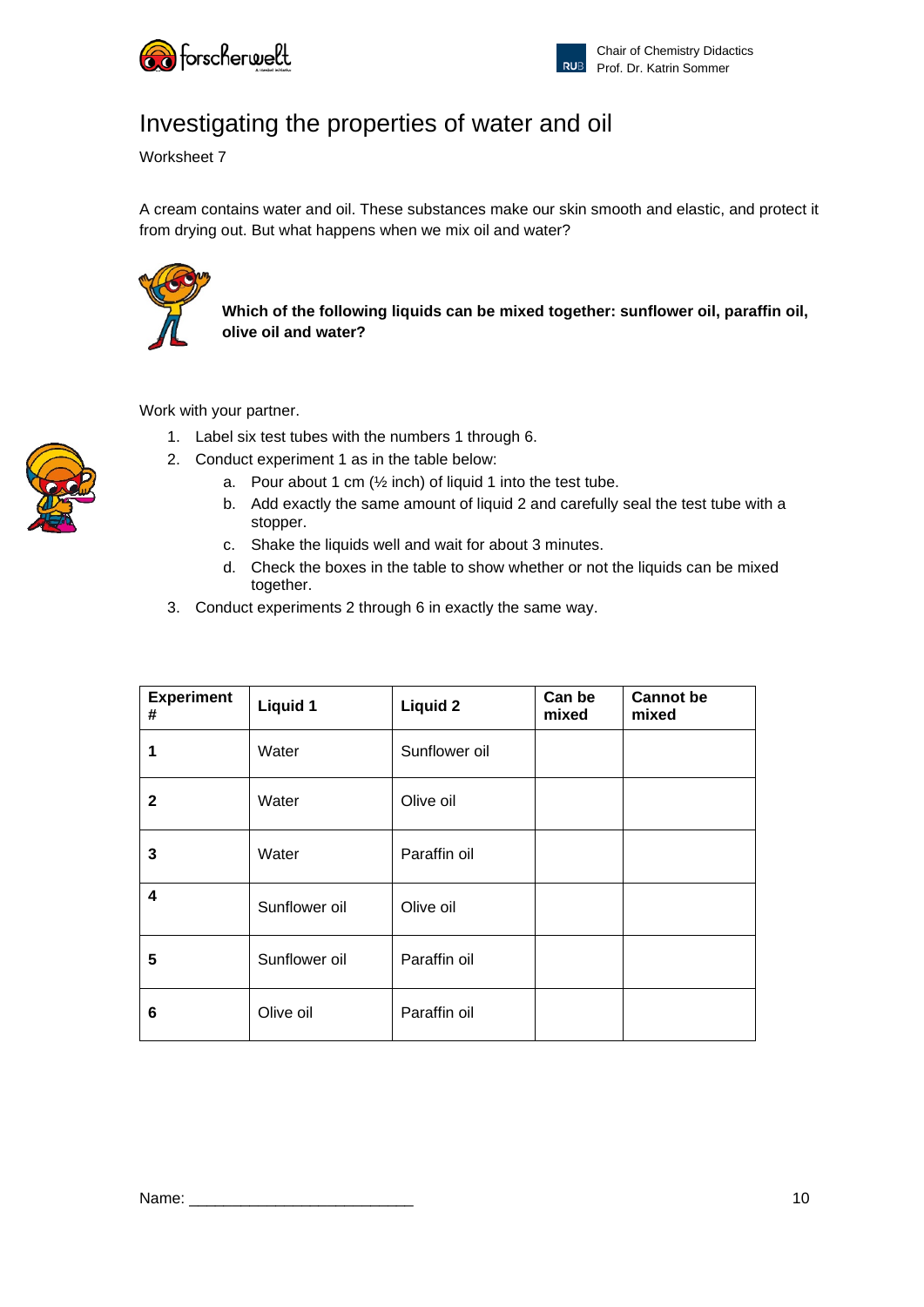



# **Conductivity**

Worksheet 8



**Which of the liquids to be investigated can conduct electricity?**



Work with your partner.

- 1. You are provided with a battery with an LED. Check whether the LED lights up red when you briefly hold the two ends of the battery wires together.
- 2. Use a pipette to add 2 ml (½ teaspoon) to a watch glass.
- 3. Hold the wire ends of the battery in the water. The ends of the wires must not touch each other. If the small light illuminates, the liquid conducts electricity. Make a note of the result in the table.
- 4. Wipe the wire ends well with a tissue or paper towel after they have been used.
- 5. Repeat steps 2 through 4 with sunflower oil, olive oil and Paraffin oil.

Write down what you observe:

|               | Does it conduct<br>electricity? |
|---------------|---------------------------------|
| Water         |                                 |
| Sunflower oil |                                 |
| Olive oil     |                                 |
| Paraffin oil  |                                 |

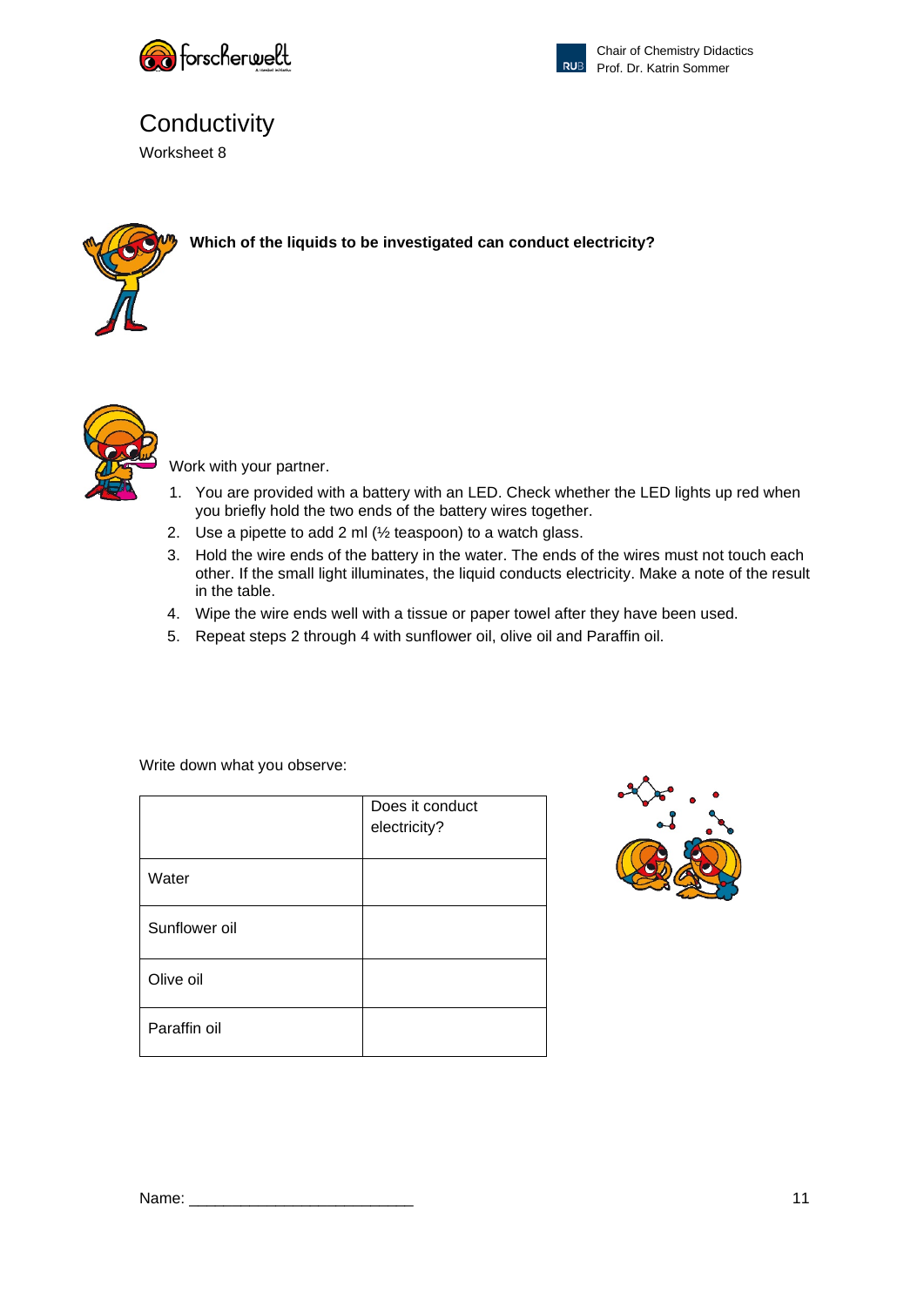



#### **Now compile all your results in a table:**

|               | Can it be mixed with<br>water? | Can it be mixed with<br>oil? | Does it conduct<br>electricity? |
|---------------|--------------------------------|------------------------------|---------------------------------|
| Water         |                                |                              |                                 |
| Sunflower oil |                                |                              |                                 |
| Olive oil     |                                |                              |                                 |
| Paraffin oil  |                                |                              |                                 |

#### **You can now answer the following questions:**

- 1) Can water be mixed with oil?
- 2) What floats on top, water or oil?
- 3) Can the different oils be mixed together?

\_\_\_\_\_\_\_\_\_\_\_\_\_\_\_\_\_\_\_\_\_\_\_\_\_\_\_\_\_\_\_

\_\_\_\_\_\_\_\_\_\_\_\_\_\_\_\_\_\_\_\_\_\_\_\_\_\_\_\_\_\_\_

\_\_\_\_\_\_\_\_\_\_\_\_\_\_\_\_\_\_\_\_\_\_\_\_\_\_\_\_\_\_\_

\_\_\_\_\_\_\_\_\_\_\_\_\_\_\_\_\_\_\_\_\_\_\_\_\_\_\_\_\_\_\_

\_\_\_\_\_\_\_\_\_\_\_\_\_\_\_\_\_\_\_\_\_\_\_\_\_\_\_\_\_\_\_

- 4) Does water conduct electricity?
- 5) Does oil conduct electricity?

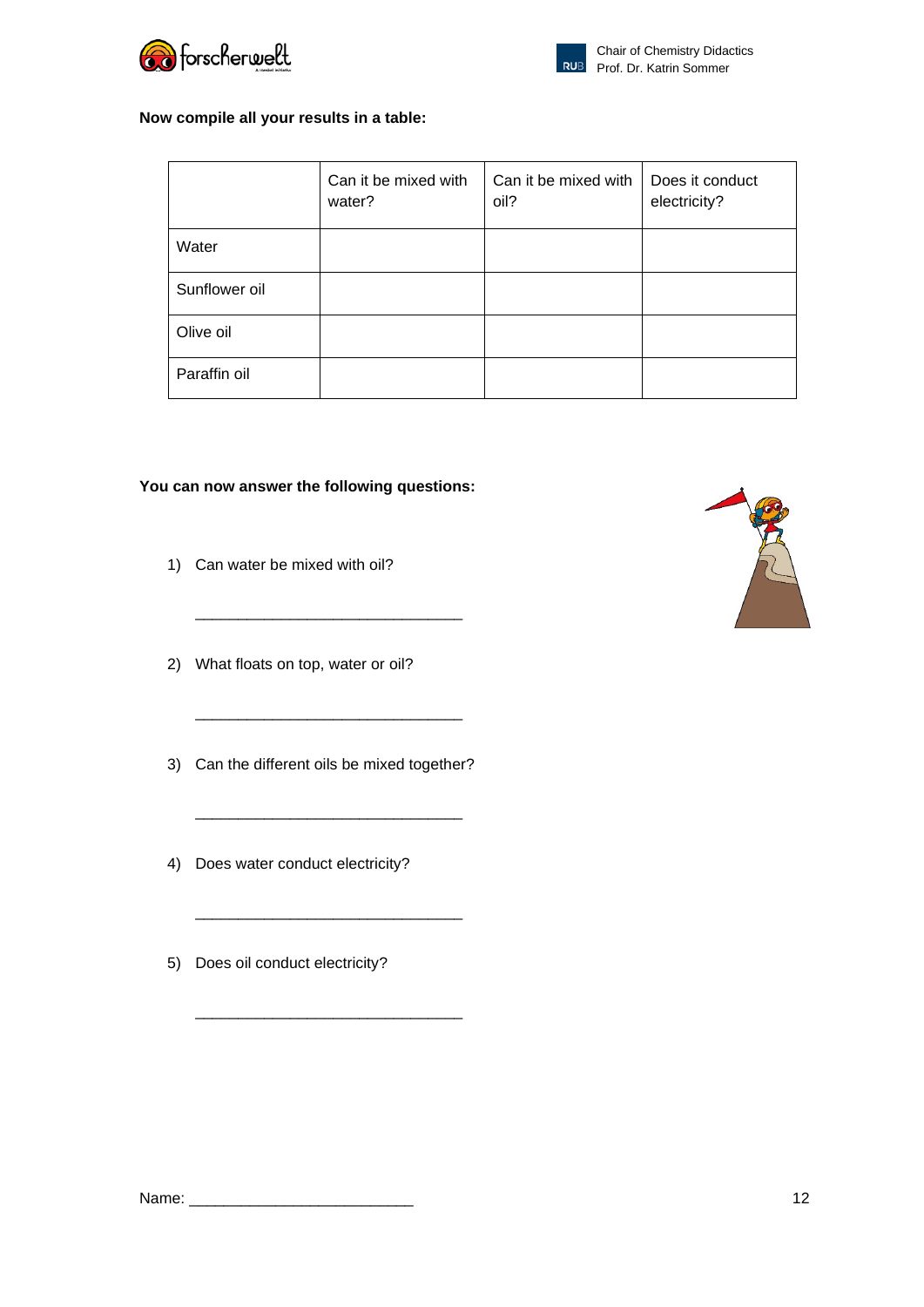



### Making your own cream

Worksheet 9

To be able to mix water and oil together, you need another substance – an emulsifier. We now want to make a cream from water, oil and emulsifier.

Work with your partner and check off every step before you move on to the next one.



1. Put two metal balls into a plastic container with a screw top.

- 2. Put into the plastic container: a) 7 ml (1 teaspoon) paraffin oil
	- c) 1 ml (¼ teaspoon) emulsifier
- 3. Add 2 ml (½ teaspoon) of water, screw the top back onto the container and shake for approx. 30 seconds.  $\Box$
- 4. Repeat step 3 another six times until you have added 14 ml (3½ teaspoons) of water to your cream.

Do not forget to shake the container (for 30 seconds) every time you add water. To help you keep track, you can put a check in one of the boxes below each time you add water:



Find out whether your cream has "water properties" or "oil properties." (Tip: think about the investigations into conductivity.)

\_\_\_\_\_\_\_\_\_\_\_\_\_\_\_\_\_\_\_\_\_\_\_\_\_\_\_\_\_\_\_\_\_\_\_\_\_\_\_\_\_\_\_\_\_\_\_\_\_\_\_\_\_\_\_\_\_\_\_\_\_\_\_\_\_\_\_

\_\_\_\_\_\_\_\_\_\_\_\_\_\_\_\_\_\_\_\_\_\_\_\_\_\_\_\_\_\_\_\_\_\_\_\_\_\_\_\_\_\_\_\_\_\_\_\_\_\_\_\_\_\_\_\_\_\_\_\_\_\_\_\_\_\_\_

Write down here what you observe:

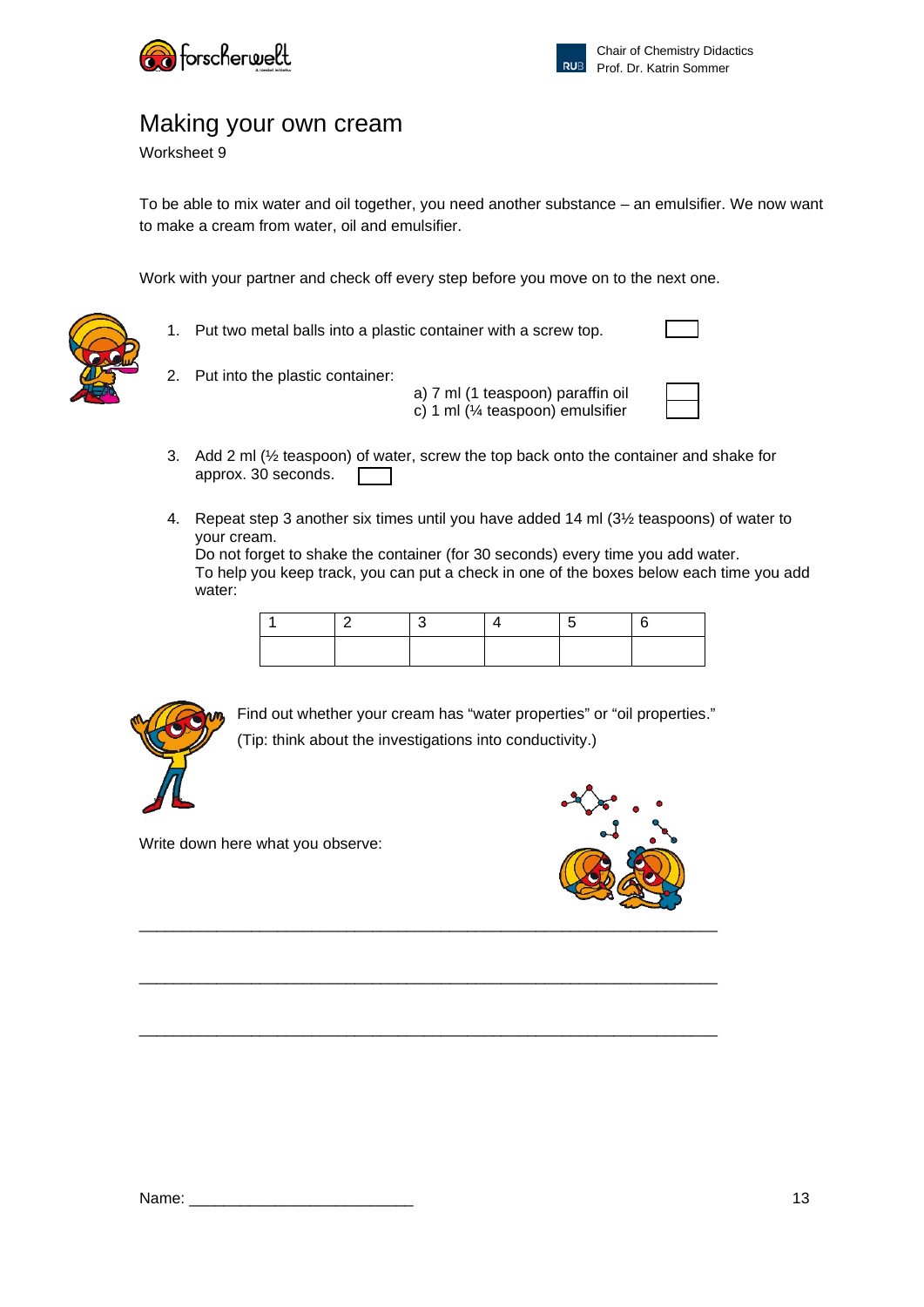



# Effect of shampoo

Worksheet 10



**Why do we use shampoo to wash our hair?**

### **Preliminary test: the grease spot test**

- 1. Use a pencil to draw two circles on a single sheet of filter paper and label them "water" and "oil."
- 2. Add a drop of water to one circle and a drop of sunflower oil to the other circle.

\_\_\_\_\_\_\_\_\_\_\_\_\_\_\_\_\_\_\_\_\_\_\_\_\_\_\_\_\_\_\_\_\_\_\_\_\_\_\_\_\_\_\_\_\_\_\_\_\_\_\_\_\_\_\_\_\_\_\_\_\_\_\_\_\_\_\_

\_\_\_\_\_\_\_\_\_\_\_\_\_\_\_\_\_\_\_\_\_\_\_\_\_\_\_\_\_\_\_\_\_\_\_\_\_\_\_\_\_\_\_\_\_\_\_\_\_\_\_\_\_\_\_\_\_\_\_\_\_\_\_\_\_\_\_

3. Dry the filter paper using a hairdryer.

What do you notice after you have dried the paper?

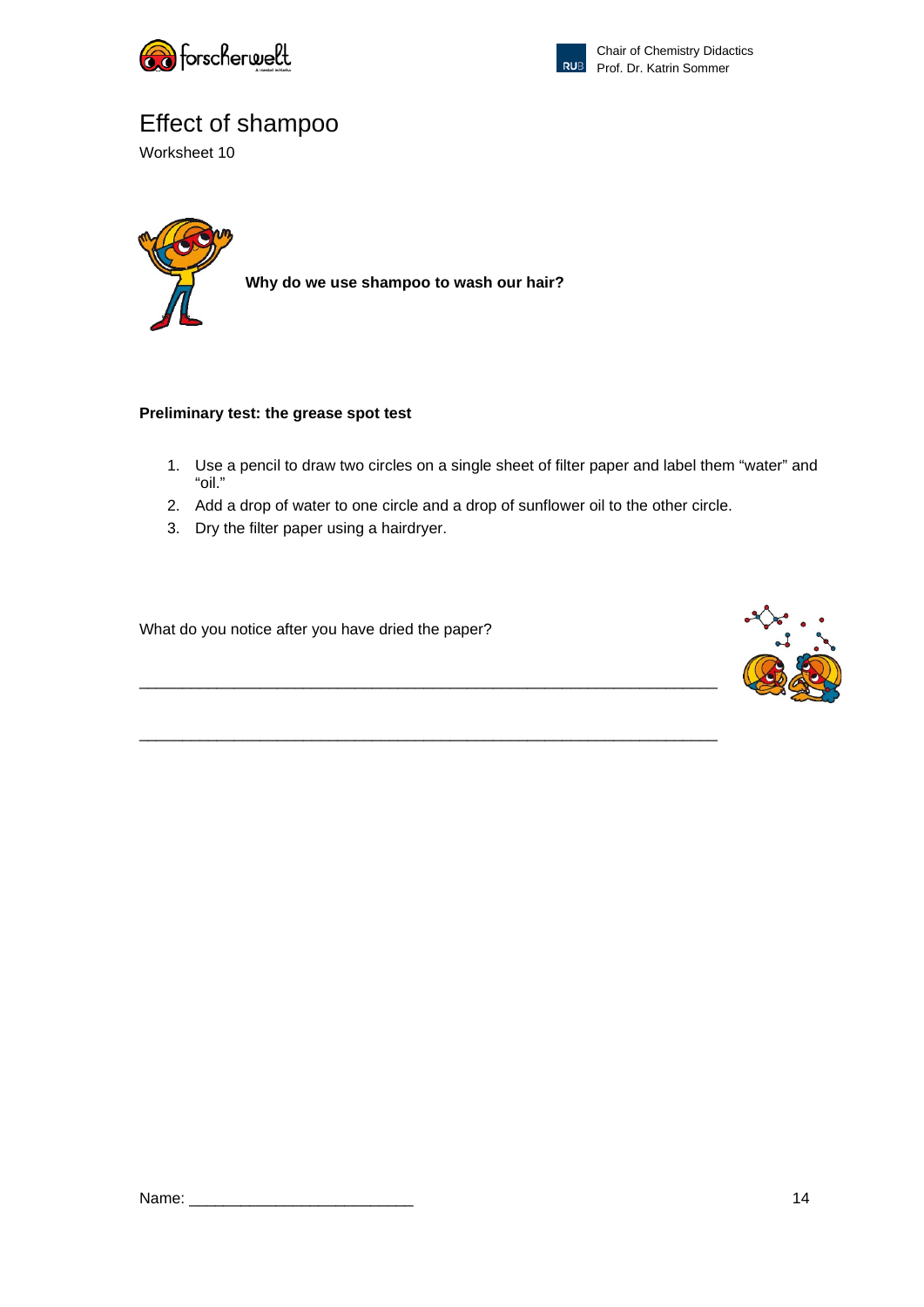

Work with your partner. Check off the steps as you do them. In this experiment, you will work on strands of hair that have been washed in different ways. You should test which "detergent" cleans the strands of hair best.

 $\vert$  1. The four strands of hair must be marked so that you can tell the difference between them. To do so, use cable ties in the following colors:



| <b>Hair strand</b> | Color of the cable tie |
|--------------------|------------------------|
|                    | <b>Blue</b>            |
| ⌒                  | Yellow                 |
| 3                  | Red                    |
|                    | White                  |

- $\overline{\phantom{a}}$  2. Rub sunflower oil into the four strands of hair: to do so, put each hair strand onto a separate watch glass. Add 10 drops of sunflower oil to each strand and massage it into the hair.
- 3. Carefully dab off excess sunflower oil from the strands of hair.
- $\perp$  4. Wash hair strand 1 (blue) under running water for one minute.
- $\perp$  5. Dry hair strand 1 with a hairdryer and put it to one side.
	- 6. Use the disposable pipette to put 5 ml (1 teaspoon) of soapsuds onto a watch glass and rub it into hair strand 2 (yellow) for one minute.
- 7. Rinse hair strand 2 under running water for one minute and dry it with a hairdryer.
- 8. Put 5 ml (1 teaspoon) of shampoo onto a watch glass and treat hair strand 3 (red) like hair strand 2.
- 9. Do the grease spot test on all the strands of hair. To do so, rub the hair strands onto a piece of filter paper and then dry it with a hairdryer.

Which cleaning agent worked best and leaves the least amount of grease on the filter paper? Make a note of the order:

- 1. \_\_\_\_\_\_\_\_\_\_\_\_\_\_\_\_\_\_ 2. \_\_\_\_\_\_\_\_\_\_\_\_\_\_\_\_\_\_  $3.$
- $4.$



| Name |  |
|------|--|
|------|--|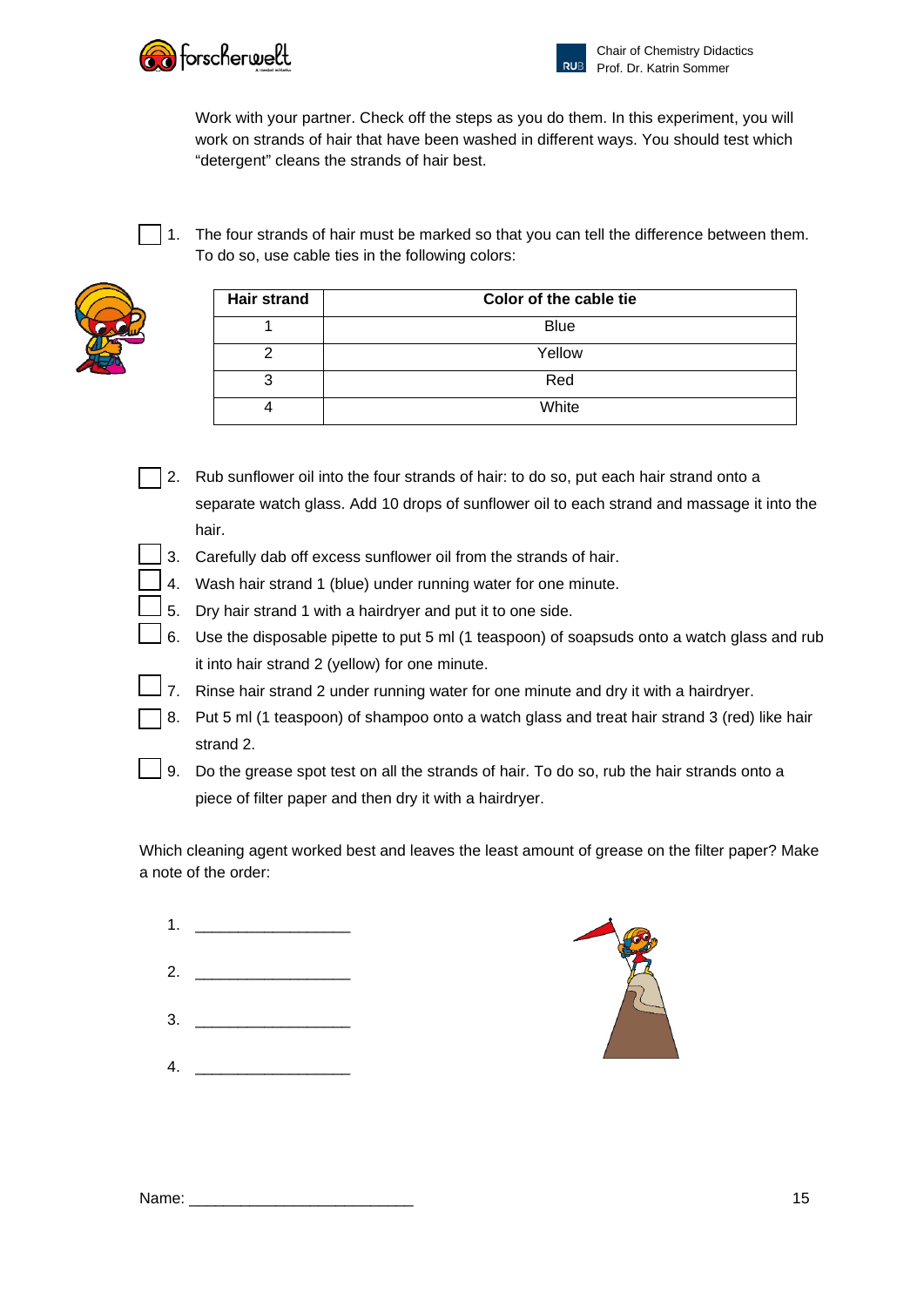



### Measuring viscosity

Worksheet 11



#### **How viscous are water, honey, syrup and shampoo?**

You can examine the viscosity by dropping a ball through a tube filled with the liquid. You stop the fall time the ball needs for a distance of 30 cm. The longer the fall time, the more viscous the liquid is.

#### **Experiment setup**

- 1. Label the tube with lines 10 cm (4 inches) apart and clearly mark the start and finish. The distance between the start and finish should be 30 cm (12 inches).
- 2. Fix the tube to a support rod so that it hangs vertically.
- 3. Seal the bottom end of the tube with a stopper.





### **Procedure**

- 1. Fill the tube with the liquid assigned to your table (water, honey, syrup or shampoo).
- 2. Put a ball into the tube and measure the time it takes the ball to travel the distance between the start and finish. Record the time in the table on the next page (fall time 1).
- 3. Repeat the measurement three times and also record the figures in the table (fall times 2- 4).
- 4. Now go to the next table and carry out the measurements there with the liquid that the students on that table put into their tube.
- 5. After you have been to all four stations, you will be back at "your" table. Calculate the average (mean value) of the four fall time measurements for "your" sample.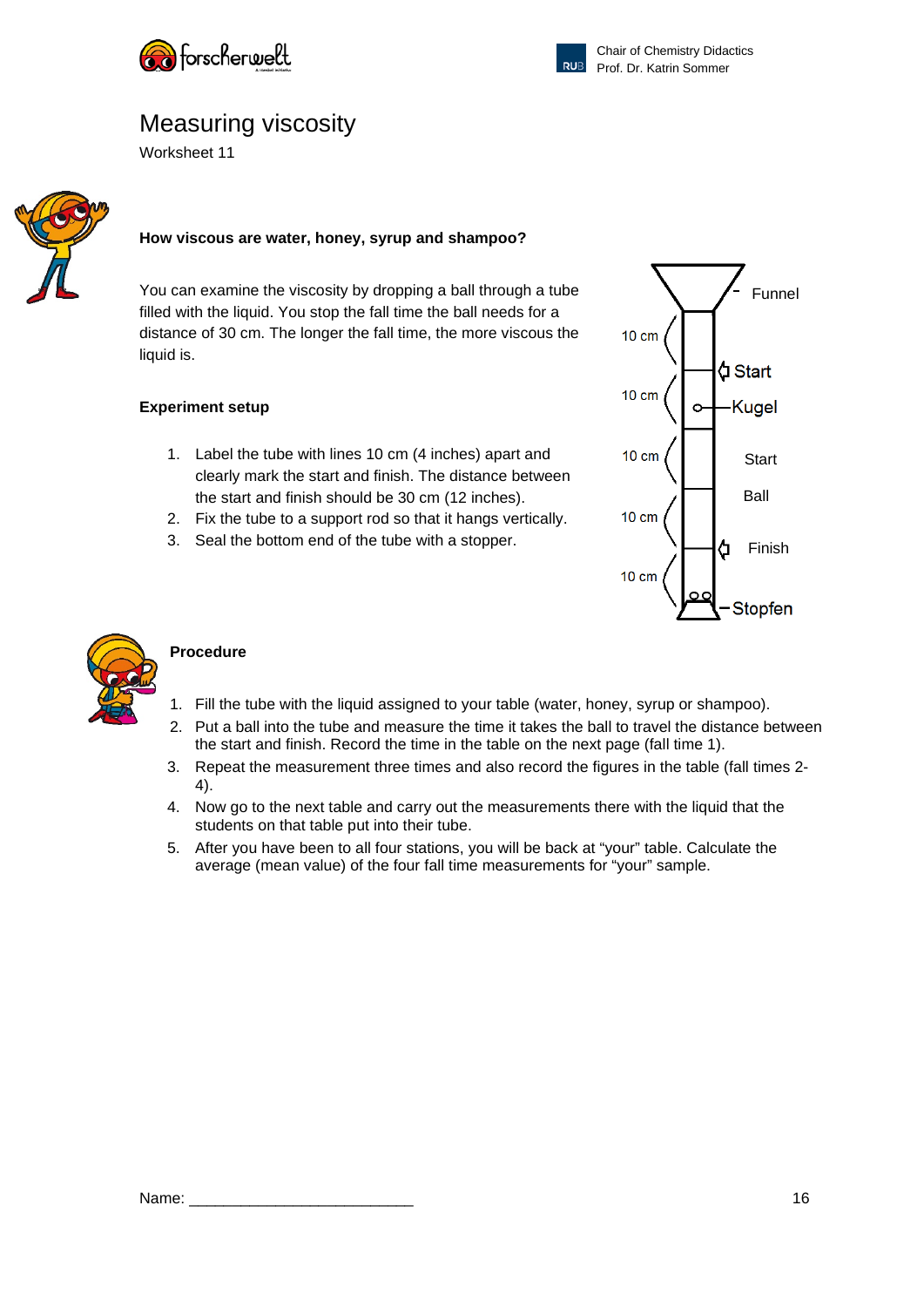

| <b>Sample</b> | Water | <b>Honey</b> | <b>Syrup</b> | <b>Shampoo</b> |
|---------------|-------|--------------|--------------|----------------|
| Fall time 1   |       |              |              |                |
| (in seconds)  |       |              |              |                |
| Fall time 2   |       |              |              |                |
| (in seconds)  |       |              |              |                |
| Fall time 3   |       |              |              |                |
| (in seconds)  |       |              |              |                |
| Fall time 4   |       |              |              |                |
| (in seconds)  |       |              |              |                |
| Average       |       |              |              |                |
| (in seconds)  |       |              |              |                |

### **Evaluation**

This is how you calculate the average:

1. First add together the four fall times that you wrote down:

Fall time 1 + fall time 2 + fall time 3 + fall time  $4 =$  result

2. Divide the result by 4:

Result  $\div$  4 = average

Enter the averages for all the samples in your worksheet.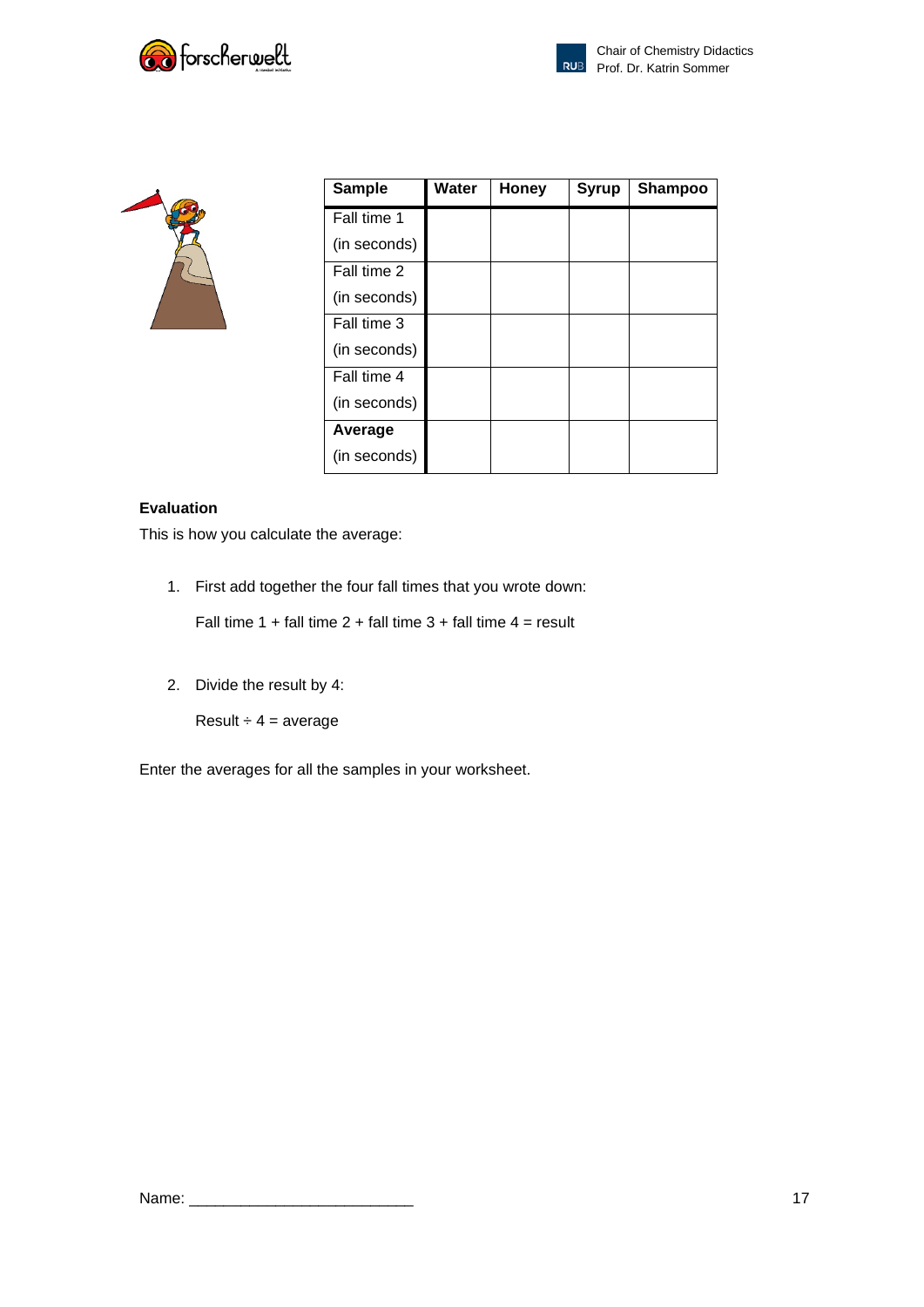



# Stability of hair

Worksheet 11

Our hair is subjected to different types of damage every day. This means it is important not just to wash your hair but also to use additional hair care products. But exactly how strong is one very thin hair?



**Develop a method to test the stability of hair.** 

### **Materials you can use:**

- Strands of hair
- Quartz sand
- Scales
- Plastic cup
- Stand
- Adhesive tape
- Freezer bags
- **Wire**

**Draw a sketch of your apparatus here:**